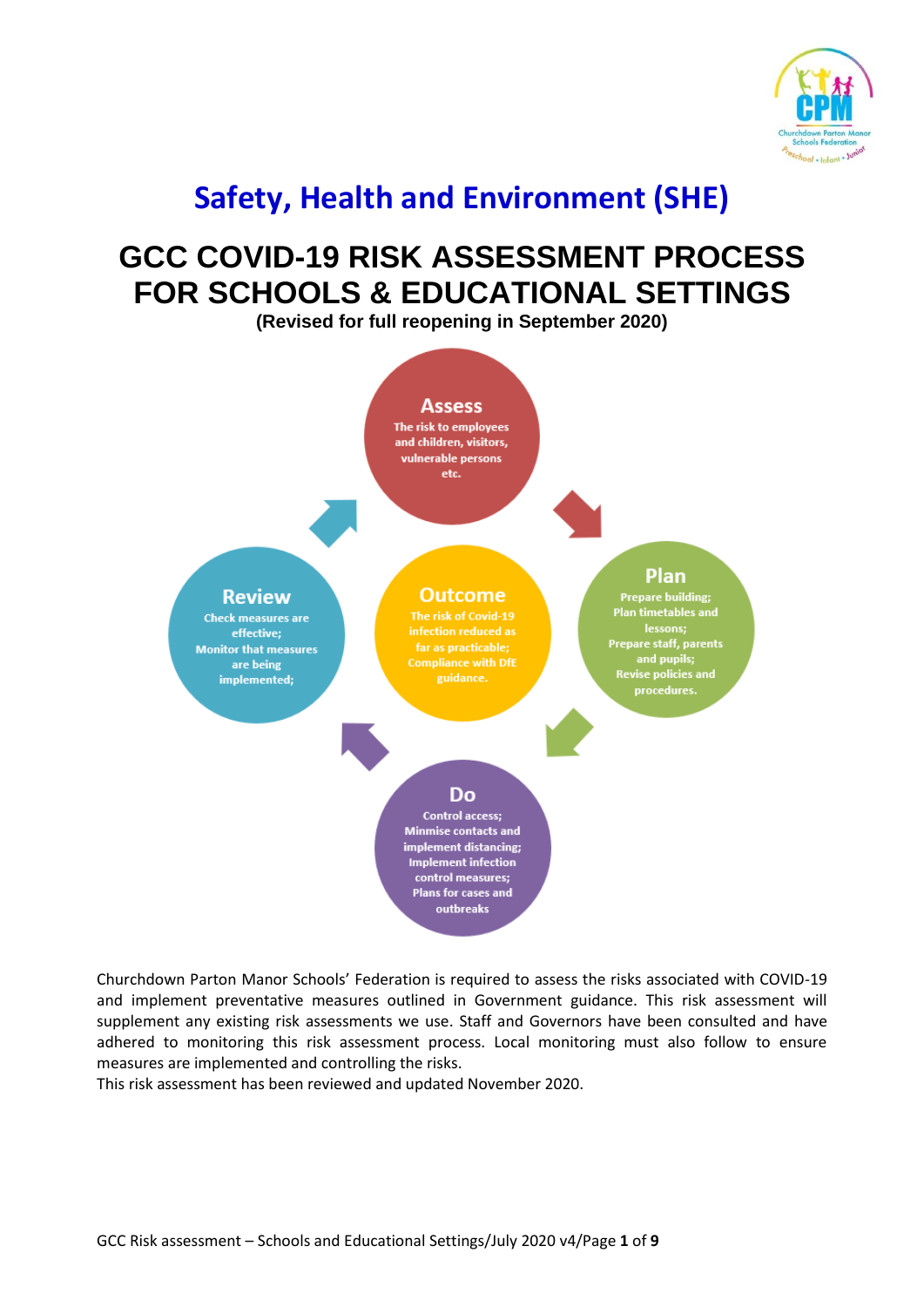## **COVID-19 Risk Assessment for reopening school – September 2020**

## **ASSESS**

Who may be at risk: Employees, pupils and young people, families (parents, carers and siblings), visitors, contractors, members of public. **Vulnerable groups:** Where the measures in this guidance are applied, the risks to all staff will be mitigated significantly, including those who are extremely clinically vulnerable and clinically vulnerable. If people with particular characteristics are deemed to be at comparatively increased risk from COVID-19 (due to age, deprivation, ethnicity, etc.) an individual risk assessment will be carried out.

| <b>PLAN</b>                                                                                                                                                                                                                                                                                                                                                                                                                                                                                                                                                                                                                            |                                                                                                                                                                                                                                                                                                                                                                                                                                                                                                             | <b>DO</b>                                                                                                                                                                                                                                                                                                                                                                                                                                                       |                                                                                                                                                                                                                                                                                                                                                                                                                                                                                                                |                                                                                                                                                                                                                                                                                                                                                                                                                                                                                                      | <b>REVIEW</b>                                                                                                                                                                                                                                                                                                                                                                                                                                                                                    |
|----------------------------------------------------------------------------------------------------------------------------------------------------------------------------------------------------------------------------------------------------------------------------------------------------------------------------------------------------------------------------------------------------------------------------------------------------------------------------------------------------------------------------------------------------------------------------------------------------------------------------------------|-------------------------------------------------------------------------------------------------------------------------------------------------------------------------------------------------------------------------------------------------------------------------------------------------------------------------------------------------------------------------------------------------------------------------------------------------------------------------------------------------------------|-----------------------------------------------------------------------------------------------------------------------------------------------------------------------------------------------------------------------------------------------------------------------------------------------------------------------------------------------------------------------------------------------------------------------------------------------------------------|----------------------------------------------------------------------------------------------------------------------------------------------------------------------------------------------------------------------------------------------------------------------------------------------------------------------------------------------------------------------------------------------------------------------------------------------------------------------------------------------------------------|------------------------------------------------------------------------------------------------------------------------------------------------------------------------------------------------------------------------------------------------------------------------------------------------------------------------------------------------------------------------------------------------------------------------------------------------------------------------------------------------------|--------------------------------------------------------------------------------------------------------------------------------------------------------------------------------------------------------------------------------------------------------------------------------------------------------------------------------------------------------------------------------------------------------------------------------------------------------------------------------------------------|
| <b>Prepare Building, timetables</b><br>and lessons, policies and<br>procedures                                                                                                                                                                                                                                                                                                                                                                                                                                                                                                                                                         | <b>Prepare Employees,</b><br><b>Parents and pupils and</b><br>other site users                                                                                                                                                                                                                                                                                                                                                                                                                              | <b>Control Access and</b><br><b>Visitors</b>                                                                                                                                                                                                                                                                                                                                                                                                                    | <b>Minimise contacts and</b><br>social distancing                                                                                                                                                                                                                                                                                                                                                                                                                                                              | <b>Infection Control</b><br><b>Measures</b>                                                                                                                                                                                                                                                                                                                                                                                                                                                          | <b>Communicate and</b><br><b>Review Arrangements</b>                                                                                                                                                                                                                                                                                                                                                                                                                                             |
| <b>Buildings</b><br>Ensure that all health and<br>safety compliance checks<br>have been undertaken<br>before opening (e.g. fire<br>alarm, emergency lighting,<br>water hygiene, lifts, etc.).<br>Reviewing emergency and<br>evacuation procedures<br>(e.g. fire wardens, escape<br>routes, roll-call, assembly<br>areas, etc.).<br>Ventilation and AC<br>systems working<br>optimally; (ventilation<br>system should be kept on<br>continuously, with lower<br>ventilation rates when<br>people are absent).<br>Make provision for<br>children who display<br>COVID-19 symptoms/<br>become ill during the day<br>to be isolated. Space | <b>Employees</b><br>Involve employees<br>$\bullet$<br>in plans to return to<br>school and listen to<br>any suggestions on<br>preventative<br>measures that can<br>be taken.<br>Consider personal<br>risk factors: age,<br>pregnancy, existing<br>health conditions<br>and ethnicity and<br>where necessary<br>conduct individual<br>risk assessments.<br>Employees fully<br>$\bullet$<br>briefed about the<br>plans and<br>protective<br>measures identified<br>in the risk<br>assessment.<br>Regular staff | <b>Access</b><br>Entry points to<br>$\bullet$<br>school controlled<br>(including<br>deliveries).<br><b>Building access</b><br>rules clearly<br>communicated<br>through signage on<br>entrances.<br>School start times<br>staggered so<br>bubbles arrive at<br>different times.<br>Screens installed<br>$\bullet$<br>to protect<br>employees in<br>reception.<br>Shared pens<br>removed from<br>reception.<br>Touch screen<br>signing in devices<br>in reception | Minimising contacts<br>and mixing between<br>people reduces<br>transmission of COVID-<br>19 and the school will<br>consider how to<br>implement this.<br>'Bubbles'<br>Small, consistent<br>$\bullet$<br>groups of pupils<br>split into bubbles.<br>Year groups will be<br>kept together in<br>separate 'bubbles'<br>throughout the day<br>and do not mix with<br>other groups<br>Keep a record of<br>$\bullet$<br>pupils and staff in<br>each bubble,<br>lesson or close<br>contact group.<br>School breakfast | <b>Minimise contact with</b><br>individuals who are<br>unwell:<br>Refer to PHE<br>$\bullet$<br>guidance and<br><b>Action Cards for</b><br>School Managers.<br>Anyone with<br>COVID-19<br>symptoms, or who<br>have someone in<br>their household<br>who does, not to<br>attend school.<br>If anyone becomes<br>unwell at school<br>they will be<br>isolated, sent home<br>and provided with<br>information on what<br>to do next.<br>An unwell child<br>awaiting collection,<br>will be isolated in a | Consultation with<br>$\bullet$<br>employees and<br>trades union Safety<br>Reps on risk<br>assessments.<br><b>Risk assessment</b><br>$\bullet$<br>published on<br>school website.<br>Nominated<br>$\bullet$<br>employees tasked<br>to monitoring<br>protection<br>measures.<br>Members of staff<br>are on duty at<br>breaks to ensure<br>compliance with<br>rules.<br>Staff encouraged to<br>report any non<br>compliance.<br>The effectiveness<br>$\bullet$<br>of prevention<br>measures will be |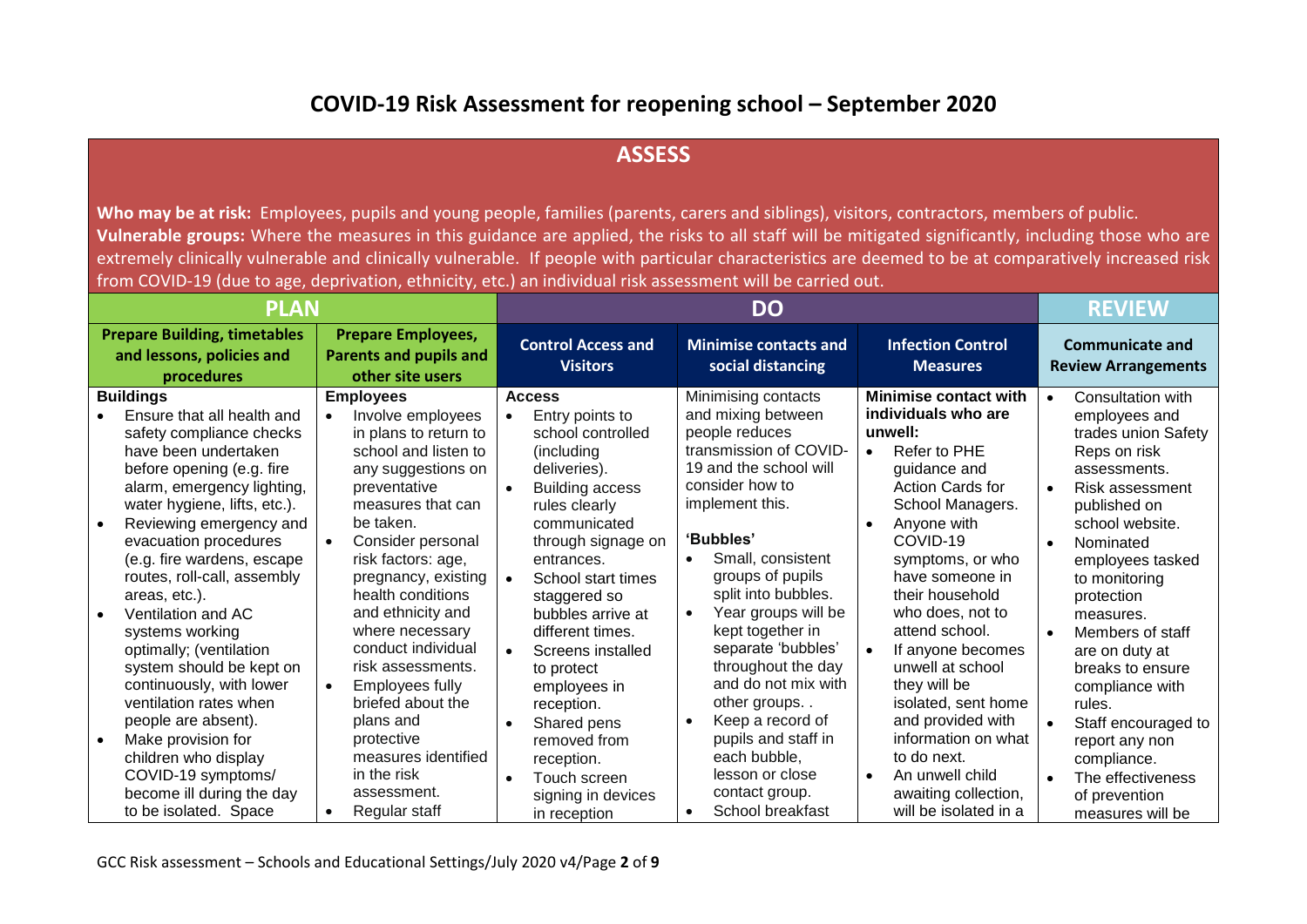|           | should be identified in         |           | briefings.                             |           | cleaned regularly.    |           | and after-school                           |           | suitable room with               |           | monitored by         |
|-----------|---------------------------------|-----------|----------------------------------------|-----------|-----------------------|-----------|--------------------------------------------|-----------|----------------------------------|-----------|----------------------|
|           | addition to the usual           |           | Keeping in touch                       |           | Hand sanitiser        |           | club to keep to the                        |           | adult supervision.               |           | school leaders.      |
|           | medical room.                   |           | with off-site                          |           | provided at all       |           | bubbles used                               |           | Staff caring a child             | $\bullet$ | This risk            |
| $\bullet$ | Ensure school has               |           | workers on their                       |           | entrances.            |           | during the school                          |           | awaiting collection              |           | assessment will be   |
|           | sufficient supplies of PPE      |           | working                                | $\bullet$ | Pupils, staff and     |           | day where possible                         |           | to keep a distance               |           | reviewed if the risk |
|           | including cleaning              |           | arrangements                           |           | visitors may          |           | and to encourage                           |           | of 2 metres.                     |           | level changes (e.g.  |
|           | materials and hand              |           | including their                        |           | remove face           |           | use of outside                             |           | PPE to be worn by                |           | following            |
|           | washing/sanitising liquids      |           | welfare, mental                        |           | coverings at school   |           |                                            |           | staff caring for the             |           | local/national       |
|           | that meet DfE/PHE               |           | and physical health                    |           | and wash hands        |           | <b>Minimise mixing</b>                     |           | child if 2 metres                |           | lockdown or cases    |
|           | requirements.                   |           | and personal                           |           | immediately on        |           | Whatever the size                          |           | distance cannot be               |           | or an outbreak) and  |
| $\bullet$ | Provide suitable and            |           | security.                              |           | arrival.              |           | of the bubble, they                        |           | maintained.                      |           | in light of updated  |
|           | sufficient bins to support      |           | Regular                                |           | Gathering at the      |           | are to be kept apart                       | $\bullet$ | Staff to wash their              |           | guidance.            |
|           | pupils and staff to follow      |           | communications                         |           | school gates          |           | from other groups                          |           | hands after caring               |           |                      |
|           | the 'catch it, bin it, kill it' |           | that those who                         |           | advised against.      |           | where possible.                            |           | for a child with                 |           |                      |
|           | approach.                       |           | have coronavirus                       |           | Staff on duty         | $\bullet$ | Groups use the                             |           | symptoms.                        |           |                      |
| $\bullet$ | Provide sufficient tissues      |           | symptoms, or who                       |           | outside school to     |           | same classroom or                          | $\bullet$ | All areas where a                |           |                      |
|           | in all rooms.                   |           | have someone in                        |           | monitor protection    |           | area of a setting                          |           | person with                      |           |                      |
| $\bullet$ | Consider if the school site     |           | their household                        |           | measures.             |           | throughout the day.                        |           | symptoms has                     |           |                      |
|           | can be split into separate      |           | who does, are not                      |           |                       |           | Mixing between                             |           | been to be cleaned               |           |                      |
|           | zones where groups of           |           | to attend school.                      |           | <b>Visitors</b>       |           | bubbles kept to a                          |           | after they have left.            |           |                      |
|           | pupils can remain to            | $\bullet$ | Information shared                     |           | Wherever possible     |           | minimum during                             | $\bullet$ | Should staff have                |           |                      |
|           | minimise mixing.                |           | about testing                          |           | keep meetings on      |           | arrival, lunchtime,                        |           | close hands-on                   |           |                      |
| $\bullet$ | Consider separate               |           | available for those                    |           | a virtual platform    |           | breaks and                                 |           | contact they should              |           |                      |
|           | facilities be provided for      |           | with symptoms.                         |           | $(e.g. 1:1$ sessions  |           | departure.                                 |           | monitor themselves               |           |                      |
|           | meals and refreshments in       | $\bullet$ | Where there are                        |           | with professionals,   |           | Pupil movements                            |           | for symptoms of                  |           |                      |
|           | different zones (e.g. pods,     |           | appropriate                            |           | recruitment           |           | around the school                          |           | possible COVID-19                |           |                      |
|           | kiosks, cafes).                 |           | sources of                             |           | interviews, parental  |           | site, either in                            |           | over the following               |           |                      |
| $\bullet$ | Evaluate the capacity of        |           | guidance (e.g.                         |           | meetings etc.).       |           | groups or                                  |           | 14 days.                         |           |                      |
|           | rooms and shared areas.         |           | CLEAPSS, afPE,                         | $\bullet$ | Parents/carers and    |           | individuals is                             |           |                                  |           |                      |
| $\bullet$ | Plan for staggered              |           | CILIP, etc.) Heads                     |           | visitors coming       |           | controlled to limit                        |           | <b>Hand washing</b>              |           |                      |
|           | lunches with more sittings      |           | of Departments/                        |           | onto the site         |           | contact and mixing.                        | $\bullet$ | Frequent hand                    |           |                      |
|           | to avoid mixing, allowing       |           | teachers should<br>refer to curriculum |           | without an            | $\bullet$ | Groups will stay                           |           | washing                          |           |                      |
|           | time for cleaning, devise       |           | specific guidance.                     |           | appointment is not    |           | within a specific<br>"zone" of the site to |           | encouraged for                   |           |                      |
|           | seating plans, safe             | $\bullet$ | Heads of                               |           | to be permitted.      |           | minimise mixing.                           |           | adults and pupils                |           |                      |
|           | capacity etc.                   |           | Departments/                           |           | Site guidance on      | $\bullet$ |                                            |           | (following guidance              |           |                      |
| $\bullet$ | Consider door signs             |           | teachers to identify                   |           | physical distancing   |           | The number of<br>pupils in shared          |           | on hand cleaning).<br>Sufficient |           |                      |
|           | mounted to identify max         |           | shared resources                       |           | and hygiene is        |           | spaces (e.g. hall,                         | $\bullet$ |                                  |           |                      |
|           | number in room / toilets at     |           | and how to prevent                     |           | explained to          |           | and internal and                           |           | handwashing<br>facilities are    |           |                      |
|           | one time.                       |           | mixed contact (e.g.                    |           | essential visitors    |           | external sports                            |           | available.                       |           |                      |
| $\bullet$ | COVID-19 posters/               |           | cleaning between                       |           | on or before arrival. |           | facilities) for lunch                      |           |                                  |           |                      |
|           | signage displayed.              |           |                                        | $\bullet$ | Where meetings        |           |                                            | $\bullet$ | Where there is no                |           |                      |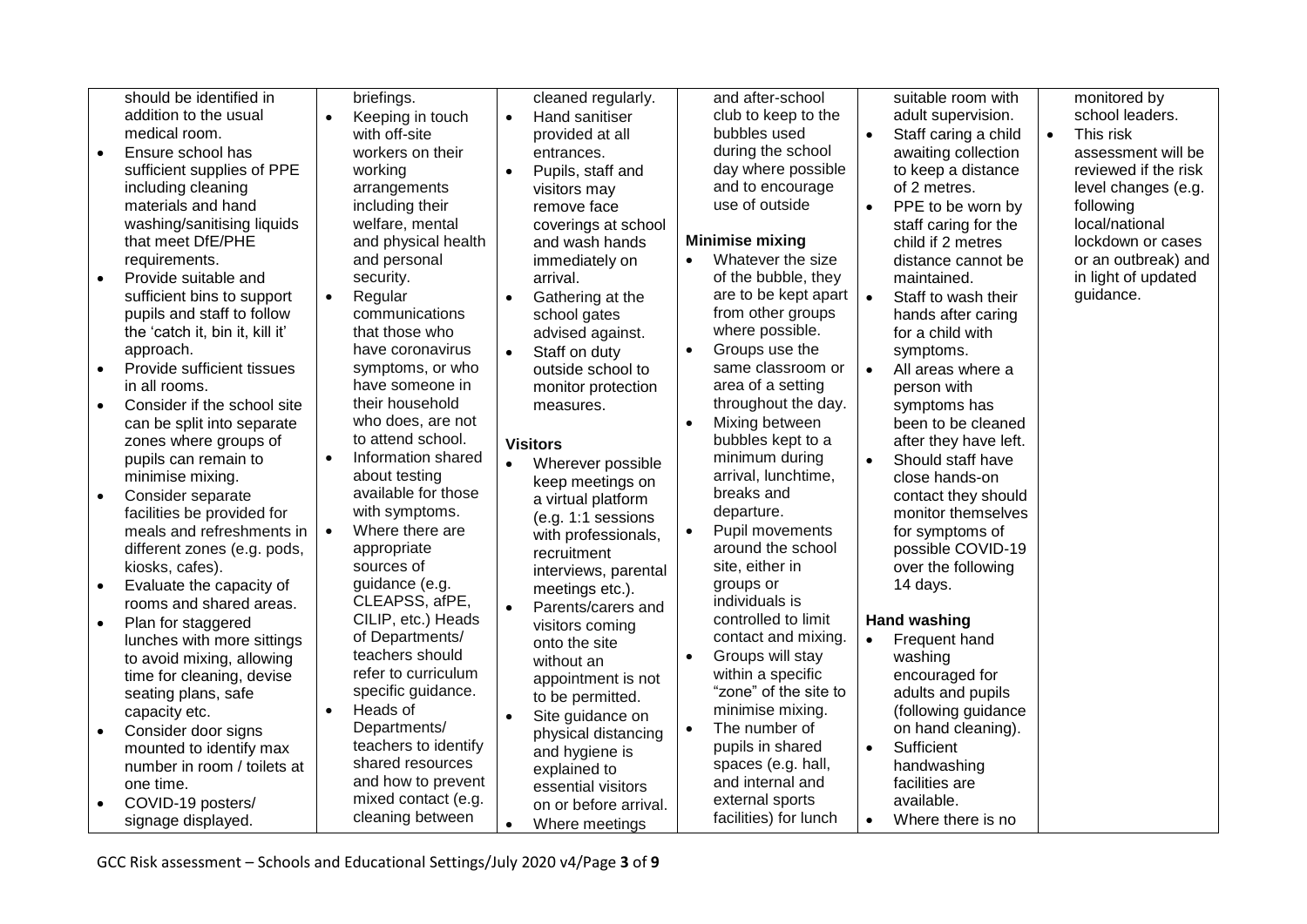|           | Identify 'crunch points'                             | bubbles or rotas for             |           | are unavoidable,          |           | and exercise is                   |           | sink, hand sanitiser       |
|-----------|------------------------------------------------------|----------------------------------|-----------|---------------------------|-----------|-----------------------------------|-----------|----------------------------|
|           | (e.g. entrances/ exits/                              | equipment use).                  |           | they should take          |           | limited to specific               |           | provided for staff.        |
|           | corridors/ shared space                              | Identify and plan<br>$\bullet$   |           | place outside.            |           | bubbles.                          |           | Pupils to clean their      |
|           | and consider how                                     | lessons that could               | $\bullet$ | A record kept of          | $\bullet$ | Large gatherings                  |           | hands when they            |
|           | movement can be                                      | take place                       |           | any essential             |           | such as                           |           | arrive at school,          |
|           | staggered.                                           | outdoors.                        |           | visitors to assist        |           | assemblies or                     |           | when they return           |
| $\bullet$ | Consider one-way system                              | Consider how                     |           | NHS Test and              |           | collective worship                |           | from breaks and            |
|           | if possible for circulation                          | online resources                 |           | Trace, including:         |           | with more than one                |           | before and after           |
|           | around the building.                                 | can be used to                   |           | the name;<br>$\circ$      |           | group to be                       |           | eating.                    |
| $\bullet$ | Stairways to be up or                                | shape remote                     |           | a contact<br>$\circ$      |           | avoided.                          | $\bullet$ | Staff help is              |
|           | down only.                                           | learning.                        |           | phone number;             | $\bullet$ | Multiple groups do                |           | available for pupils       |
| $\bullet$ | Put down floor markings                              | Plan for remote                  |           | date of visit;<br>$\circ$ |           | not use outdoor                   |           | who have trouble           |
|           | along the middle of two-                             | education for                    |           | arrival and<br>$\circ$    |           | equipment                         |           | cleaning their             |
|           | way corridors/stairs to                              | pupils, alongside                |           | departure time;           |           | simultaneously.                   |           | hands                      |
|           | keep groups apart and                                | classroom teaching               |           |                           | $\bullet$ | Limiting the                      |           | independently (e.g.        |
|           | 'keep left' signs.                                   | in case of a                     |           |                           |           | number of pupils                  |           | small children and         |
|           | In areas where queues                                | lockdown or pupils               |           |                           |           | who use the toilet                |           | pupils with complex        |
|           | may form, put down floor                             | having to isolate.               |           |                           |           | facilities at one                 |           | needs).                    |
|           | markings to indicate                                 |                                  |           |                           |           | time.                             |           | Use resources              |
|           | distancing.                                          | <b>Parents/pupils</b>            |           |                           |           | Allow pupils to                   |           | such as "e-bug" to         |
|           | Can separate doors be                                | <b>Review EHCPs</b><br>$\bullet$ |           |                           |           | have access to                    |           | teach effective            |
|           | used for in and out of the                           | where required.                  |           |                           |           | toilets at all times              |           | hand hygiene etc.          |
|           | building (to avoid crossing                          | Educate pupils<br>$\bullet$      |           |                           |           | during the day to                 |           |                            |
|           | paths).                                              | before they return               |           |                           |           | prevent queues                    |           | <b>Respiratory hygiene</b> |
| $\bullet$ | Identify doors that can be                           | about the need to                |           |                           |           | developing at                     |           | Adults and pupils          |
|           | propped open (to limit use                           | stay apart from                  |           |                           |           | social times.                     |           | are encouraged not         |
|           | of door handles and aid                              | others and                       |           |                           | $\bullet$ | The same                          |           | to touch their             |
|           | ventilation) taking account                          | expectations                     |           |                           |           | teacher(s) and<br>other staff are |           | mouth, eyes and<br>nose.   |
|           | of fire safety and                                   | around hygiene.                  |           |                           |           | assigned to each                  |           | Adults and pupils          |
|           | safeguarding. Seek<br>advice from SHE if             | Communicate to<br>parents on the |           |                           |           | bubble and, as far                |           | encouraged to use          |
|           |                                                      | preventative                     |           |                           |           | as possible, these                |           | a tissue to cough or       |
|           | necessary.                                           | measures being                   |           |                           |           | stay the same.                    |           | sneeze and use             |
|           | Identify rooms that can be<br>accessed directly from | taken.                           |           |                           | $\bullet$ | Staff that move                   |           | bins for tissue            |
|           | outside (to avoid shared                             | Post the risk<br>$\bullet$       |           |                           |           | between classes                   |           | waste ('catch it, bin      |
|           | use of corridors).                                   | assessment or                    |           |                           |           | and year groups, to               |           | it, kill it')              |
| $\bullet$ | Organise classrooms for                              | details of measures              |           |                           |           | keep their distance               | $\bullet$ | Tissues to be              |
|           | maintaining space                                    | on school website.               |           |                           |           | from pupils and                   |           | provided.                  |
|           | between seats and desks.                             | Parents and pupils<br>$\bullet$  |           |                           |           | other staff.                      | $\bullet$ | <b>Bins for tissues</b>    |
| $\bullet$ | Arrange desks seating                                | informed about the               |           |                           | $\bullet$ | To avoid                          |           | provided and are           |
|           | pupils side by side and                              | process that has                 |           |                           |           | unnecessary                       |           | emptied regularly.         |
|           |                                                      |                                  |           |                           |           |                                   |           |                            |

GCC Risk assessment – Schools and Educational Settings/July 2020 v4/Page **4** of **9**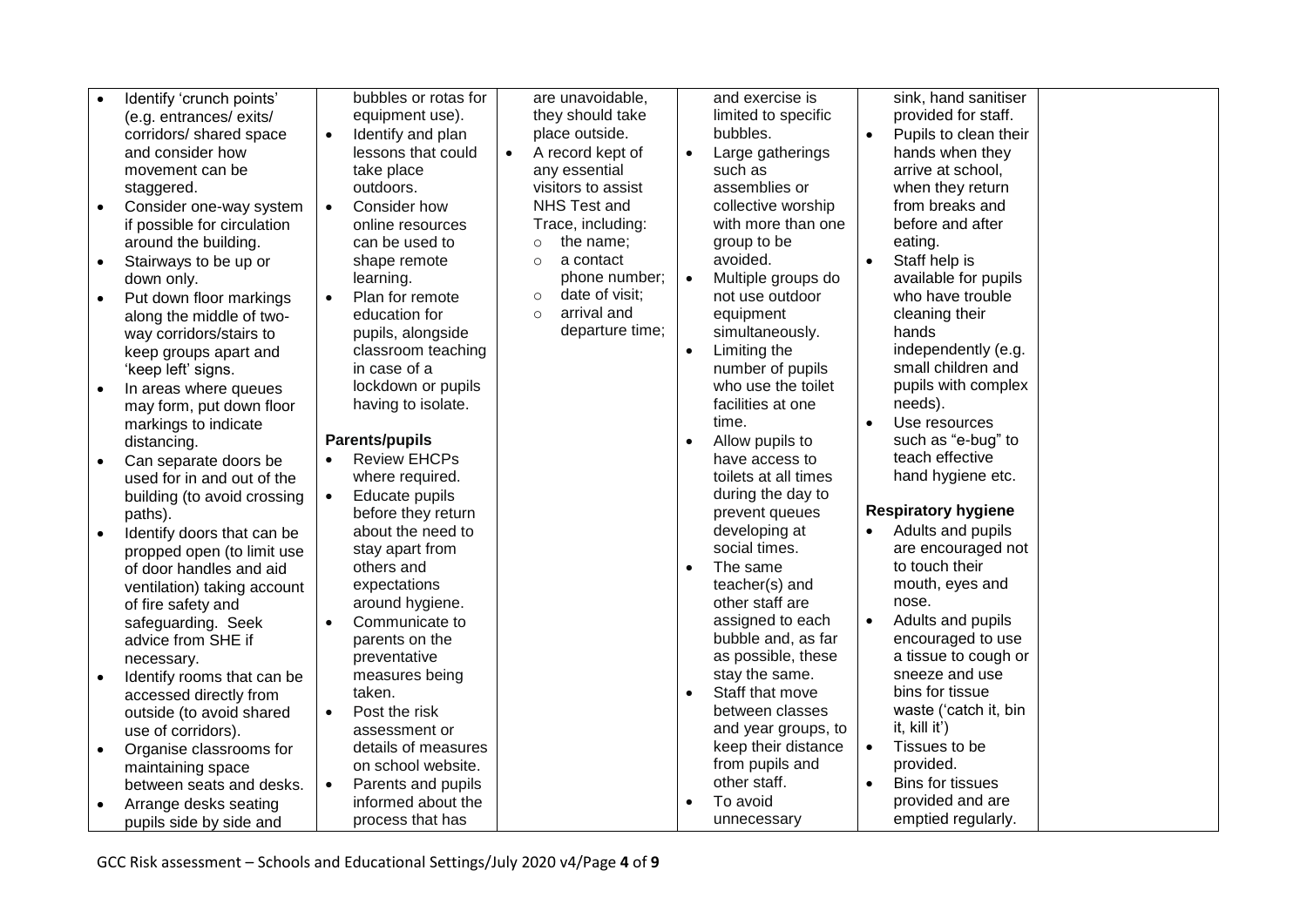| facing forwards.                      | been agreed for                 | mixing during                 | Singing, wind and          |  |
|---------------------------------------|---------------------------------|-------------------------------|----------------------------|--|
| Inspect classrooms and<br>$\bullet$   | drop off and                    | breakfast and after-          | brass playing              |  |
| remove unnecessary                    | collection.                     | school clubs,                 | should not take            |  |
| items and furniture to                | Ensure parents<br>$\bullet$     | children from                 | place in larger            |  |
| make more space.                      | have a point of                 | different bubbles             | groups such as             |  |
| Make arrangements with<br>$\bullet$   | contact for                     | rotating between              | music lessons and          |  |
| cleaners to put in place an           | reassurance as to               | activities or at              | school assemblies.         |  |
| enhanced cleaning                     | the plans put in                | snack times, sit              | Measures to be             |  |
| schedule that includes                | place.                          | separately with               | taken when playing         |  |
| frequent cleaning of                  | Limit the<br>$\bullet$          | cleaning surfaces             | instruments or             |  |
| rooms, shared areas that              | equipment pupils                | between groups.               | singing in small           |  |
| are used by different                 | bring into school               |                               | groups such as in          |  |
| groups and frequently                 | each day to                     | <b>Distancing</b>             | music lessons              |  |
| touched surfaces.                     | essentials such as              | Staff to keep 2               | include:                   |  |
|                                       | lunch boxes, hats,              | metres from other             | physical<br>$\circ$        |  |
| <b>Timetabling and lessons</b>        | coats, books,                   | adults as much as             | distancing;                |  |
| Consider staggered starts             | stationery and                  | possible.                     | playing outside<br>$\circ$ |  |
| or adjusting start and                | mobile phones.                  | Where possible                | wherever                   |  |
| finish times to keep                  | Bags are allowed.               | staff to maintain             | possible;                  |  |
| groups apart as they                  | Pupils to have                  | distance from their           | limiting group<br>$\circ$  |  |
| arrive and leave school.              | personal                        | pupils, staying at            | sizes to no                |  |
| Stagger break times and               | equipment (pens,                | the front of the              | more than 15:              |  |
| lunch times to avoid                  | pencils, rulers etc.)           | class.                        | positioning<br>$\circ$     |  |
| mixing and time for                   | where feasible to               | Staff to avoid close          | pupils back-to-            |  |
| cleaning surfaces in the              | ensure no shared                | face to face contact          | back or side-to-           |  |
| dining hall between                   | use in class.                   | and do not spend              | side:                      |  |
| groups.                               | Parents informed<br>$\bullet$   | any time within 1             | avoiding<br>$\circ$        |  |
| When timetabling, groups<br>$\bullet$ | only one parent to              | metre of anyone               | sharing of                 |  |
| should be kept apart and              | accompany child to              | outside of their              | instruments;               |  |
| movement around the                   | school.                         | 'bubble'.                     | ensuring good<br>$\circ$   |  |
| school site kept to a                 | Parents and pupils<br>$\bullet$ | Supply teachers,              | ventilation.               |  |
| minimum to avoid creating             | encouraged to walk              | peripatetic                   |                            |  |
| busy corridors, entrances             | or cycle where                  | teachers and/or               | Cleaning                   |  |
| and exits.                            | possible.                       | other temporary               | Sanitising spray           |  |
| Prepare arrangements to<br>$\bullet$  | Clear messages to<br>$\bullet$  | staff to minimise             | and paper towels to        |  |
| allow remote learning to              | pupils about                    | contact and                   | be provided in             |  |
| take place should a partial           | minimising the use              | maintain as much              | classrooms for use         |  |
| or full closure of the                | of public transport             | distance as                   | by members of              |  |
| school be required, at any            | and how to reduce               | possible from other           | staff.                     |  |
| point in the next academic            | the risks of                    | staff.                        | Thorough cleaning          |  |
| year.                                 | transmission                    | The occupancy of<br>$\bullet$ | of rooms at the end        |  |
|                                       |                                 |                               |                            |  |

GCC Risk assessment – Schools and Educational Settings/July 2020 v4/Page **5** of **9**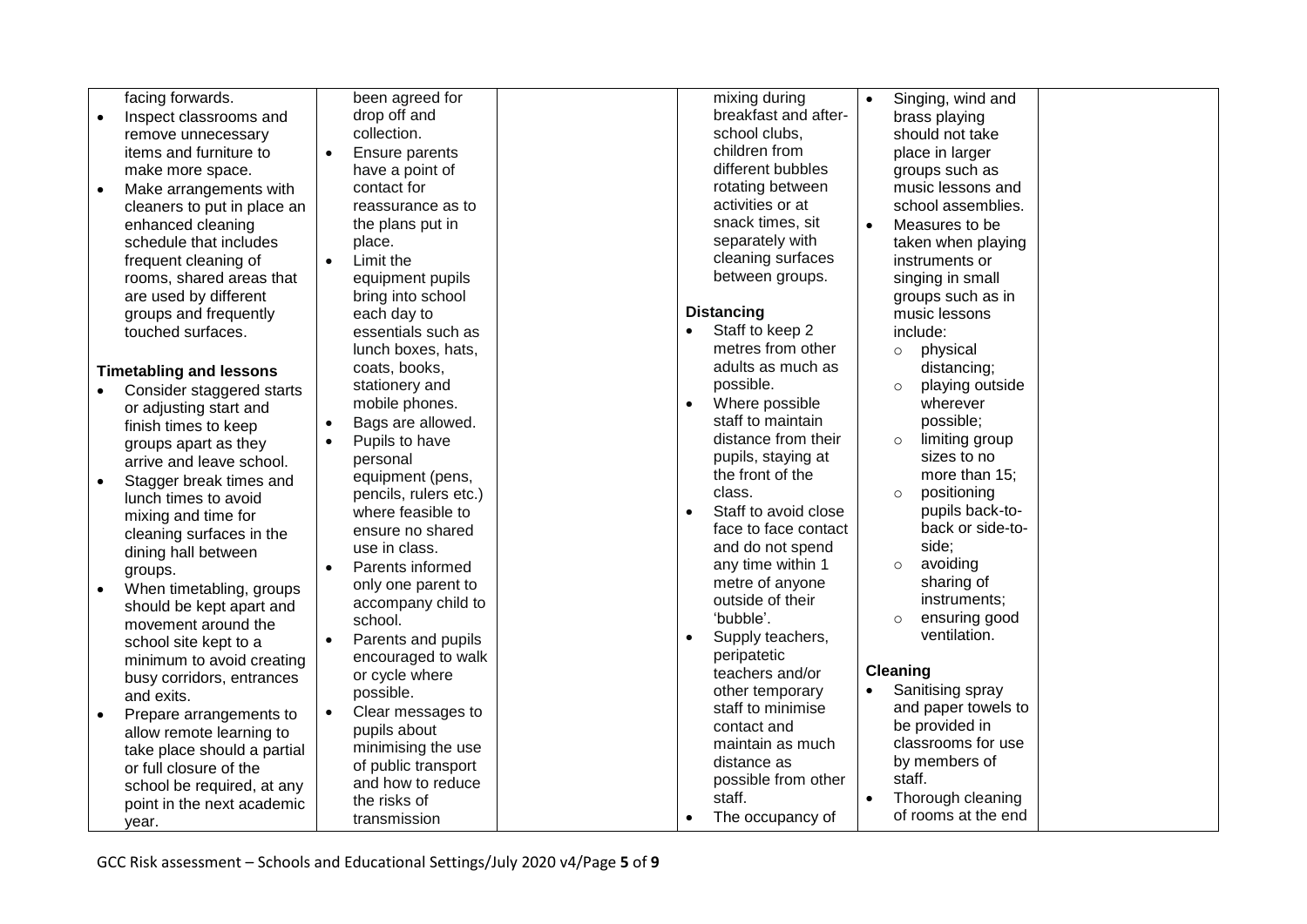|                                    | outside of school.              | staff rooms and<br>of the day.                                   |
|------------------------------------|---------------------------------|------------------------------------------------------------------|
| <b>Policies and procedures</b>     | Staggered drop-off<br>$\bullet$ | offices monitored<br>Shared materials                            |
| Update policies to reflect         | and collection                  | and staff should not<br>and surfaces to be                       |
| changes brought about by           | times planned and               | use if 2m<br>cleaned frequently                                  |
| COVID-19, including:               | communicated to                 | distancing cannot<br>(e.g. toys, books,                          |
| Safeguarding/child<br>$\circ$      | parents.                        | be achieved<br>desks, chairs,                                    |
| protection                         | Made clear to                   | Staff in shared<br>doors, sinks,<br>$\bullet$                    |
| Behaviour<br>$\circ$               | parents that they               | spaces (e.g. office)<br>toilets, light                           |
| Curriculum<br>$\circ$              | cannot gather at                | to avoid working<br>switches, handrails,                         |
| <b>NQTs</b><br>$\circ$             | entrance gates or               | facing each other.<br>$etc.$ ).                                  |
| Special educational<br>$\circ$     | doors.                          | Use a simple 'no<br>Resources that are<br>$\bullet$<br>$\bullet$ |
| needs                              | Encourage parents<br>$\bullet$  | touching' -<br>shared between                                    |
| Visitors to school<br>$\circ$      | to phone school                 | approach for young<br>bubbles (e.g.                              |
| Ensure website is<br>$\bullet$     | and make                        | children to<br>sports, art and                                   |
| compliant with regards to          | telephone                       | understand the<br>science equipment)                             |
| the publishing of policies.        | appointments if                 | need to maintain<br>to be cleaned                                |
| Establish a visitors'<br>$\bullet$ | they wish to                    | frequently and<br>distance as far as                             |
| protocol so that parents,          | discuss their child             | possible<br>meticulously and                                     |
| contactors, professionals          | (to avoid face to               | always between<br>Older children to<br>$\bullet$                 |
| working with individual            | face meetings) or               | bubbles.<br>be encouraged to                                     |
| children are clear about           | communicate via                 | keep their distance<br>Outdoor equipment<br>$\bullet$            |
| the infection control              | email.                          | within bubbles<br>appropriately                                  |
| measures that you have in          | Communications to<br>$\bullet$  | cleaned frequently.                                              |
| place.                             | parents (and young              | <b>Minimising contact</b><br>Toilets to be<br>$\bullet$          |
| Governing boards and<br>$\bullet$  | people) includes                | Doors propped<br>cleaned regularly.<br>$\bullet$                 |
| school leaders to have             | advice on                       | open, where safe<br>Staff providing                              |
| regard to staff (including         | transport.                      | to do so to limit use<br>close hands-on                          |
| the headteacher) work-life         |                                 | of door handles.<br>contact with pupils                          |
| balance and wellbeing.             | <b>Others</b>                   | Ensure closed<br>need to increase                                |
| Information shared about           | Communication<br>$\bullet$      | when premises<br>their level of self-                            |
| the extra mental health            | with contractors                | unoccupied.<br>protection, such as                               |
| support for pupils and             | and suppliers that              | Taking books and<br>minimising close<br>$\bullet$                |
| teachers is available.             | will need to                    | other shared<br>contact and having                               |
|                                    | prepare to support              | resources home<br>more frequent                                  |
| <b>Response to any infection</b>   | plans for full                  | limited.<br>hand-washing and                                     |
| Leadership understands             | opening (e.g.                   | other hygiene<br>Staff and pupils to<br>$\bullet$                |
| the NHS Test and Trace             | cleaning, catering,             | measures, and<br>have their own                                  |
| process and how to                 | food supplies,                  | regular cleaning of<br>individual and very                       |
| contact their local Public         | hygiene suppliers).             | surfaces.<br>frequently used                                     |
| Health England health              | Assurances that<br>$\bullet$    | equipment, such as                                               |
| protection team.                   | caterers comply                 | <b>PPE</b><br>pencils and pens.                                  |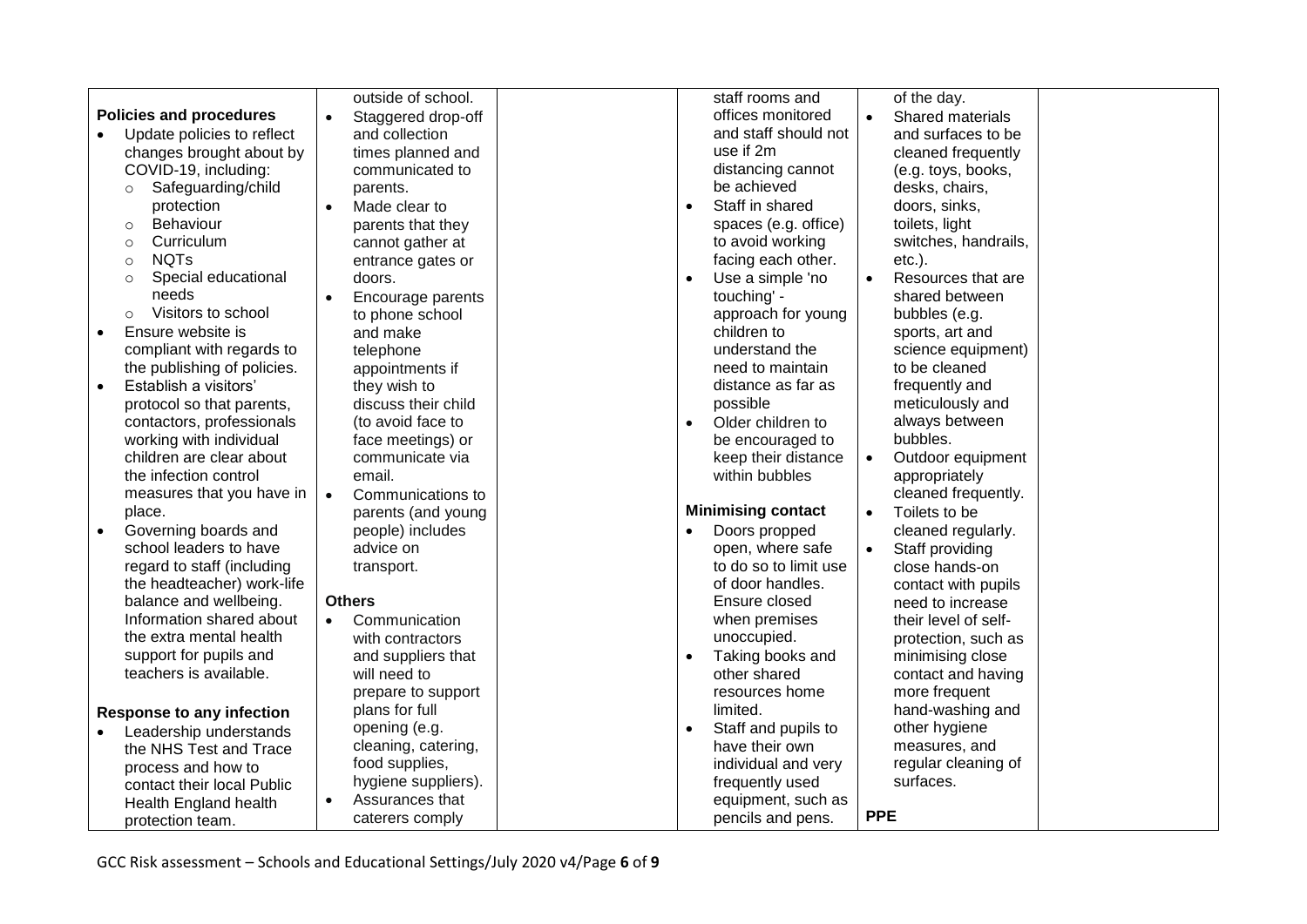| Plan how to inform staff           | with the guidance              |                                   | The majority of staff in            |  |
|------------------------------------|--------------------------------|-----------------------------------|-------------------------------------|--|
| members and parents/               | for food businesses            | <b>PE and School Sport</b>        | education settings will             |  |
| carers that they will need         | on COVID-19.                   | Pupils kept in same               | not require PPE                     |  |
| to be ready and willing to         | Discussion with<br>$\bullet$   | consistent bubbles                | beyond what they                    |  |
| book a test if they are<br>$\circ$ | caterers to agree              | where possible                    | would normally need                 |  |
| displaying symptoms;               | arrangements for               | during PE and                     | for their work. PPE is              |  |
| inform the school<br>$\circ$       | staggered lunches              | sport.                            | only needed in a very               |  |
| immediately of the                 | (e.g. seating                  | Sports equipment                  | small number of cases,              |  |
| results of a test;                 | capacity, holding              | thoroughly cleaned                | including:                          |  |
| provide details of<br>$\circ$      | hot food, cleaning             | between each use.                 | where an individual<br>$\bullet$    |  |
| anyone they have                   | between sittings,              | Contact sports<br>$\bullet$       | child or young                      |  |
| been in close contact              | distancing and                 | avoided until                     | person becomes ill                  |  |
| with;                              | minimising                     | guidance changes.                 | with coronavirus                    |  |
| self-isolate if<br>$\circ$         | contacts).                     | Outdoor sports                    | $(COVID-19)$                        |  |
| necessary.                         | Liaison with<br>$\bullet$      | should be                         | symptoms while at                   |  |
|                                    | transport providers            | prioritised where                 | schools, and only                   |  |
|                                    | to cater for any               | possible.                         | then if a distance of               |  |
|                                    | changes to start               | Large indoor<br>$\bullet$         | 2 metres cannot be                  |  |
|                                    | and finish times               | spaces used where                 | maintained                          |  |
|                                    | and confirm                    | it is not and                     | where a child or<br>$\bullet$       |  |
|                                    | protective<br>measures during  | cleaned between                   | young person<br>already has routine |  |
|                                    | journeys.                      | uses                              | intimate care needs                 |  |
|                                    | Communication<br>$\bullet$     | Swimming lessons<br>$\bullet$     | that involves the                   |  |
|                                    | with other building            | are not taking                    | use of PPE, in                      |  |
|                                    | users (e.g. lettings,          | place until                       | which case the                      |  |
|                                    | extended school                | guidance changes.                 | same PPE should                     |  |
|                                    | provision, regular             | Distance between                  | continue to be                      |  |
|                                    | visitors, etc.)                | pupils from mixed                 | used.                               |  |
|                                    | Limit visitors by<br>$\bullet$ | bubbles will be<br>maximised.     |                                     |  |
|                                    | exception (e.g. for            |                                   | <b>First Aid</b>                    |  |
|                                    | priority contractors,          | Sporting activities               | Check if                            |  |
|                                    | emergencies etc.).             | delivered by<br>external coaches, | qualifications run                  |  |
|                                    |                                | clubs and                         | out. Consider                       |  |
|                                    | Lettings and non-              | organisations will                | enrolling more staff                |  |
|                                    | school users                   | only go ahead if                  | on training.                        |  |
|                                    | Out of school<br>$\bullet$     | they can satisfy the              | <b>Employees</b><br>$\bullet$       |  |
|                                    | settings for children          | above                             | providing first aid to              |  |
|                                    | are permitted if               | requirements.                     | pupils will not be                  |  |
|                                    | those responsible              |                                   | expected to                         |  |
|                                    | for them are ready             | <b>Educational Visits</b>         | maintain 2 metres                   |  |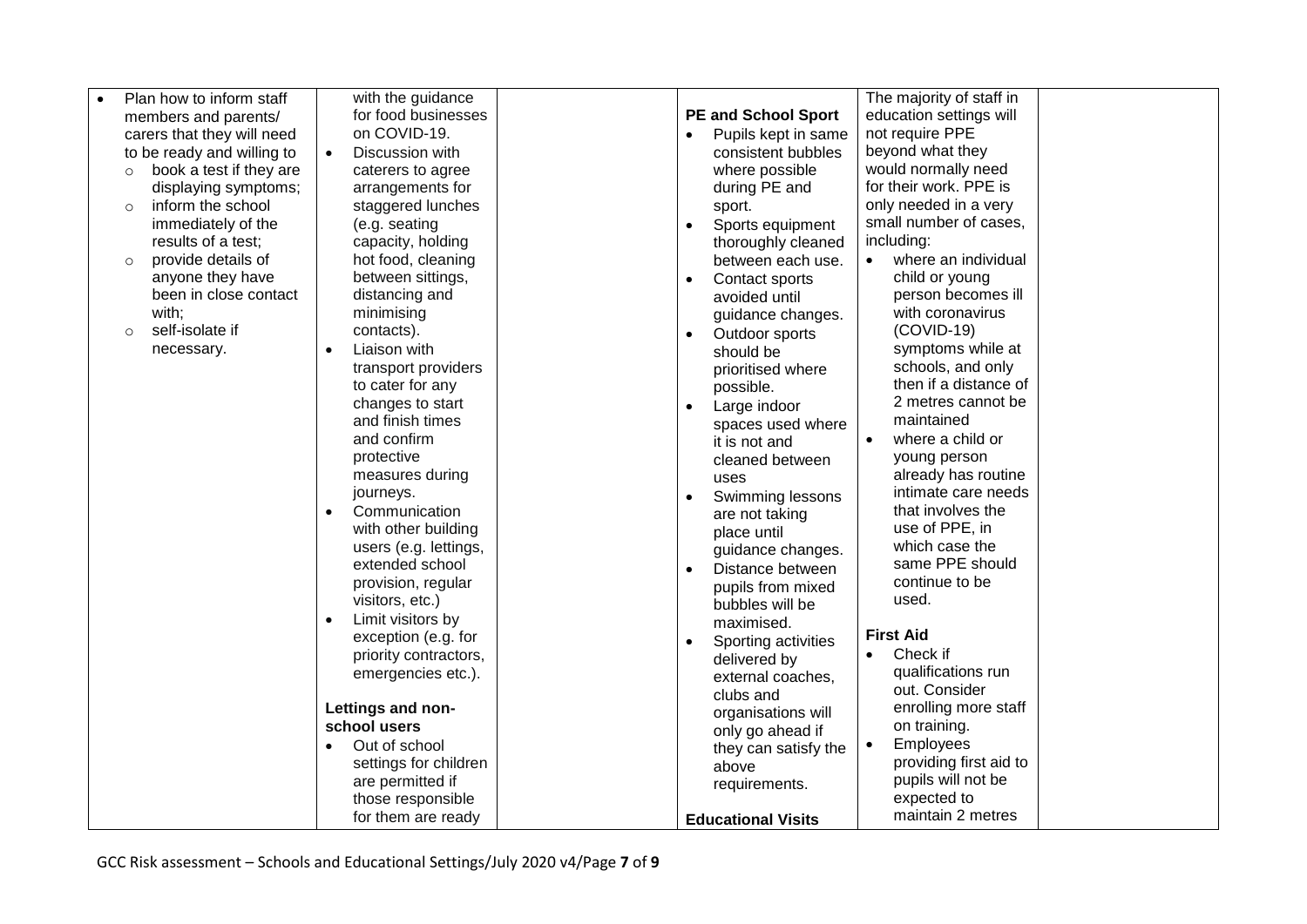| to do so and they               |                               | distance. The                     |
|---------------------------------|-------------------------------|-----------------------------------|
|                                 | and journeys                  |                                   |
| can do so safely,               | From the autumn               | following measures                |
| following COVID-                | term, non-overnight           | will be adopted:                  |
| 19 Secure                       | educational visits            | washing hands or                  |
| guidelines.                     | only.                         | using hand                        |
| The use of indoor<br>$\bullet$  | Risk assessments<br>$\bullet$ | sanitiser, before                 |
| facilities by adults            | of visits and                 | and after treating                |
| should remain                   | journeys to be                | injured person;                   |
| closed until                    | undertaken by visit           | wear gloves or<br>$\bullet$       |
| guidance changes,               | leaders.                      | cover hands when                  |
| apart from toilets              | No overnight and              | dealing with open                 |
| and throughways.                | overseas visits until         | wounds;                           |
| A risk assessment<br>$\bullet$  | government                    | if CPR is required<br>$\bullet$   |
| should determine                | guidance changes.             | on an adult,                      |
| the maximum                     | Pupils grouped                | attempt                           |
| capacity of a hall or           | together on                   | compression only                  |
| hire space while                |                               | CPR and early                     |
| able to maintain                | transport in the              | defibrillation until              |
| social distancing               | same bubbles that             | the ambulance                     |
|                                 | are adopted within            |                                   |
| according to the                | school where                  | arrives;                          |
| current relevant                | possible.                     | if CPR is required                |
| guidelines.                     | Use of hand                   | on a child, use a                 |
| Outdoor sports<br>$\bullet$     | sanitiser available           | resuscitation face                |
| courts and other                | in staff areas.               | shield if available to            |
| outdoor sporting                |                               | perform mouth-to-                 |
| activities have also            | Self-Isolating                | mouth ventilation in              |
| been permitted.                 | Staff or children             | asphyxial arrest.                 |
| Outdoor and indoor<br>$\bullet$ | who have been told            | dispose of all waste<br>$\bullet$ |
| swimming pools                  | to self-isolate whilst        | safely.                           |
| will remain closed.             | at school, should             |                                   |
| Any groups hiring               | leave the site as             |                                   |
| the facilities must             | soon as practically           |                                   |
| refer to relevant               | possibly assuming             |                                   |
| government                      | that appropriate              |                                   |
| guidance or their               | levels of                     |                                   |
| own associations                | supervision can be            |                                   |
| and national                    | maintained and                |                                   |
| governing body for              | that parents can              |                                   |
| guidance on                     | collect their                 |                                   |
| running the club or             | children.                     |                                   |
| event following the             |                               |                                   |
|                                 |                               |                                   |